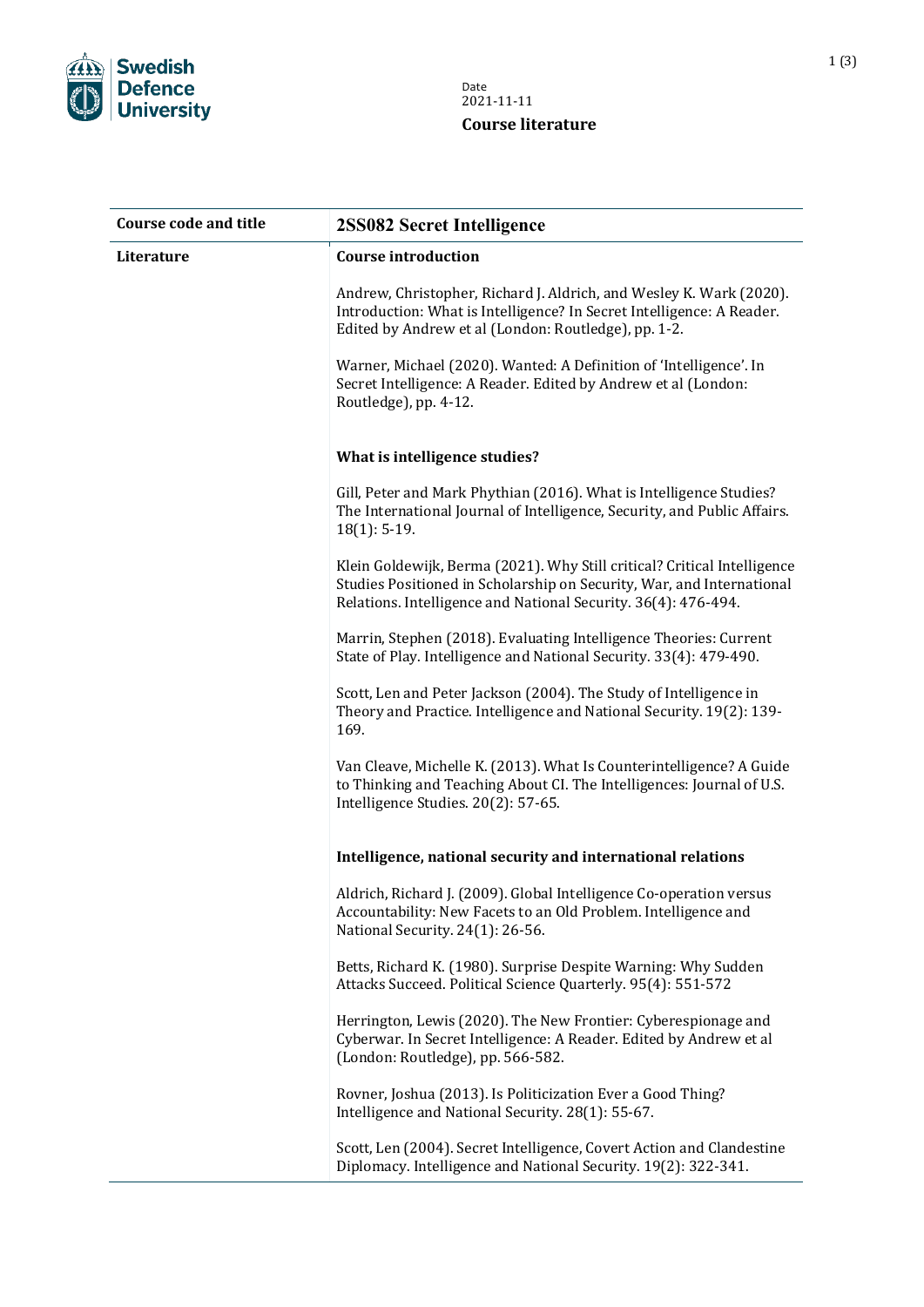

## **Intelligence and the problem of knowledge**

Friedman, Jeffrey. A., and Richard Zeckhauser. (2018). Analytic Confidence and Political Decision-Making: Theoretical Principles and Experimental Evidence from National Security Professionals. Political Psychology. 39(5): 1069-1087.

van de Kerke, T. W. and C. W. Hijzen, (2021). Secrecy, Evidence, and Fear: Exploring the Construction of Intelligence Power with Actor-Network Theory (ANT). Intelligence and National Security. 36(4): 527-540.

Marrin, Stephen (2020). Analytic Objectivity and Science: Evaluating the US Intelligence Community's Approach to Applied Epistemology. Intelligence and National Security. 35(3): 350-366.

Ormerod, Owen (2021). Michael Polanyi and the Epistemology of Intelligence Analysis. Intelligence and National Security. 36(3): 377- 391.

Weiss, Charles (2008). Communicating Uncertainty in Intelligence and Other Professions, International Journal of Intelligence and CounterIntelligence. 21(1): 57-85.

## **Intelligence and ethics**

Erskine, Toni (2004). 'As Rays of Light to the Human Soul': Moral Agents and Intelligence Gathering. Intelligence and National Security. 19(2): 359–381.

Frisk, Robert and Linda Johansson (2021). From Samurais to Borgs: Reflections on the Importance of Intelligence Ethics. International Journal of Intelligence and CounterIntelligence. 34(1): 70-96.

Shelton, Allison M. (2011). Framing the Oxymoron: A New Paradigm for Intelligence Ethics. Intelligence and National Security. 26(1): 23- 45.

Vrist Ronn, Kira (2016). Intelligence Ethics: A Critical Review and Future Perspectives. International Journal of Intelligence and CounterIntelligence. 29(4): 760–784.

## **Intelligence, social spaces and human faces**

Ben Jaffel, Hager, Alvina Hoffmann, Oliver Kearns, and Sebastian Larsson (2020). Collective Discussion: Toward Critical Approaches to Intelligence as a Social Phenomenon. International Political Sociology. 14(3): 323–344.